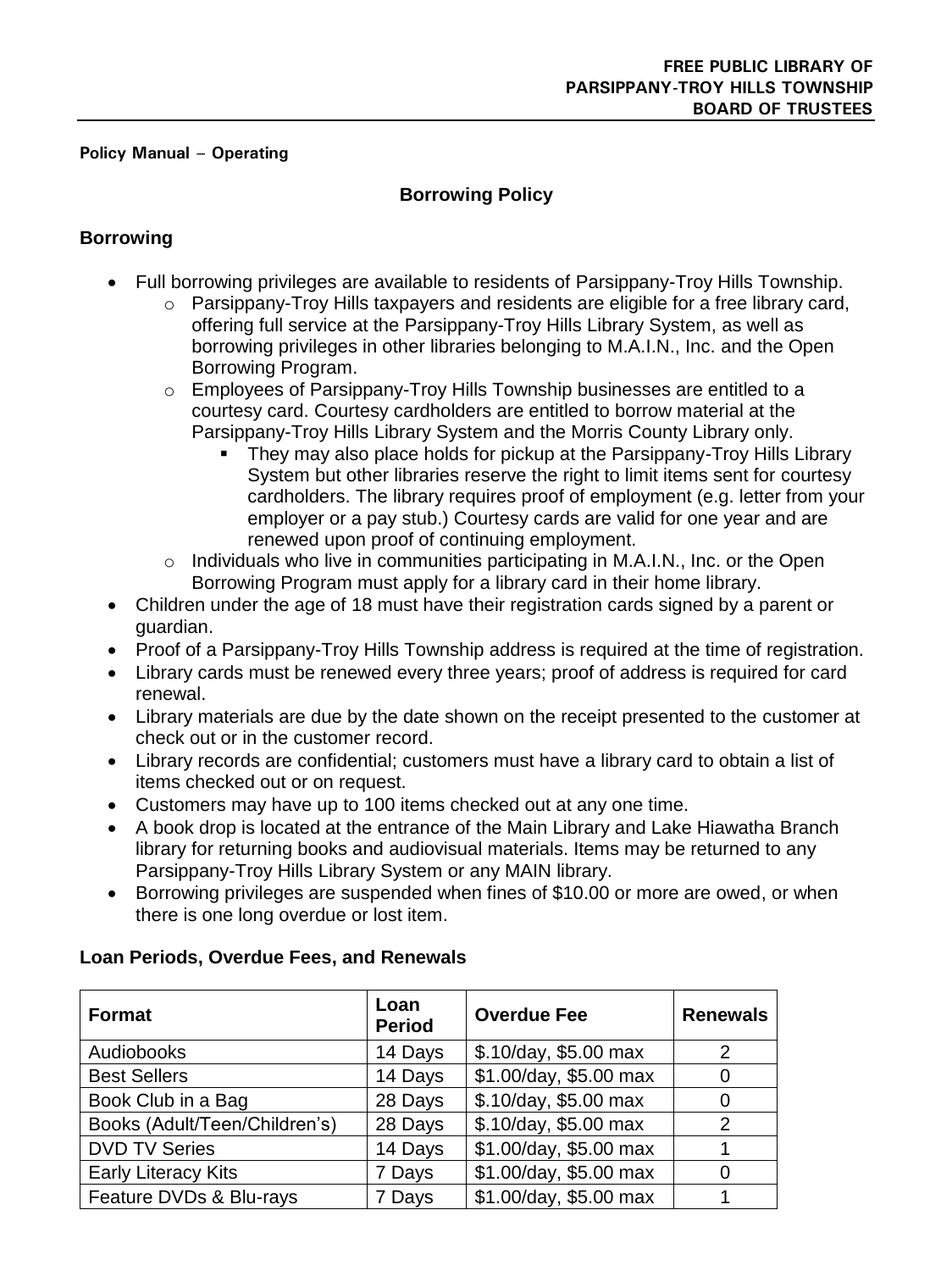| Games                         | 28 Days | \$.10/day, \$5.00 max   | 2              |
|-------------------------------|---------|-------------------------|----------------|
| <b>Instructional DVDs</b>     | 14 Days | \$.10/day, \$5.00 max   | 2              |
| <b>Interlibrary Loans</b>     | 28 Days | \$1.00/day, no max      | Ω              |
| Launchpads                    | 14 Days | \$1.00/day, \$5.00 max  | 0              |
| Library of Things*            | 14 Days | \$1.00/day, \$25.00 max | 0              |
| Library of Things technology* | 14 Days | \$5.00/day, \$25.00 max | 0              |
| Museum Passes, physical**     | 3 Days  | \$5.00/day, \$25.00 max | 0              |
| Museum Passes, printed**      | 1 Day   | n/a                     | 0              |
| <b>Music CDs</b>              | 14 Days | $$.10$ /day, \$5.00 max | $\overline{2}$ |
| New Books (Adult & Teen)      | 14 Days | $$.10$ /day, \$5.00 max | $\overline{2}$ |
| <b>Parenting Packs</b>        | 28 Days | \$1.00/day, \$5.00 max  |                |
| Playaway Book-packs           | 14 Days | $$.10$ /day, \$5.00 max | O              |
| <b>Playaway Views</b>         | 7 Days  | \$1.00/day, \$5.00 max  |                |
| <b>Summer Reading</b>         | 14 Days | \$.10/day, \$5.00 max   | $\overline{2}$ |
| <b>Video Games</b>            | 7 Days  | \$.10/day, \$5.00 max   | 2              |
| Wonderbooks                   | 14 Days | $$.10$ /day, \$5.00 max | $\overline{2}$ |

\* A \$5.00 fine will be charged if a Thing is returned in the book drop, a \$10.00 fine will be charged if a Thing is returned to another library.

\*\* Only 1 pass per museum may be checked out in the same month.

# **Lost and Damaged Materials**

When materials are 45 days past due, they are considered "Long Overdue", and when materials are 60 days past due, their status changes to "Lost". At that time, the maximum overdue fines changes to the price of the materials and the price of the items are posted to the customer's account. Cardholders are responsible for lost or damaged materials checked out on their library card. In the case of children under the age of 18, a parent or legal guardian is responsible for items loaned on their child's card.

# **Replacement Costs for Library Materials**

The library charges the price listed in the library catalog for lost, damaged, or unreturned materials, except:

- Museum passes \$100 replacement cost for lost pass.
- Interlibrary loans replacement costs are determined by the lending library.
- For Library of Things and Library of Things technology, see Library of Things Policy and Lending Agreement.

When no price is listed in the library catalog or on a current Internet retail site, the library charges the following replacement costs:

| <b>Adult Books</b>           | \$25 |
|------------------------------|------|
| <b>Children's Audiobooks</b> | \$40 |
| <b>Adult Audiobooks</b>      | \$50 |
| <b>Children's Books</b>      | \$15 |
| <b>Children's Audiobooks</b> | ደ40  |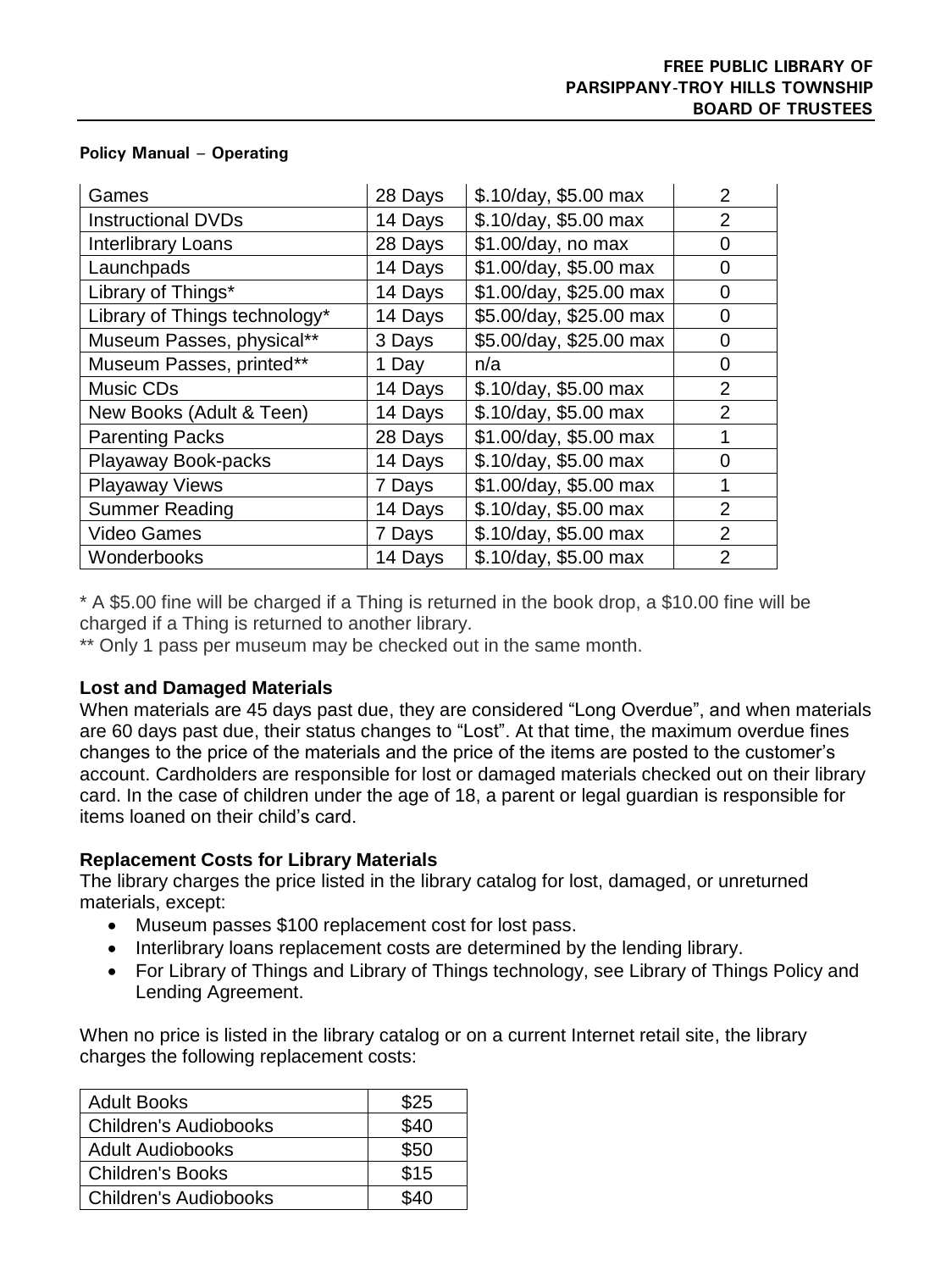| Paperbacks - Fiction    | \$10 |
|-------------------------|------|
| Paperbacks - Nonfiction | \$20 |
| Music CDs               | \$15 |
| <b>DVDs</b>             | \$25 |
| <b>Video Games</b>      | \$50 |
| Wonderbooks             | \$60 |

Customers may also replace a lost, damaged or unreturned item with an identical item in new condition.

## **Placing Holds on Materials**

Cardholders may place requests for materials any time on the library website, MAIN app, or, during library hours, by telephone to the Information desk, or at the Library using one of our public computers with staff assistance at the Information and Children's Services desks. Parsippany cardholders will have priority for all Parsippany Library items. Cardholders may not check out an item that is being held for another customer.

A cardholder may authorize a specific person or persons to pick up requested materials. Library staff enters the names of authorized persons in the cardholder's account.

The requested material will be held for seven days.

Holds can be canceled by the cardholder any time by using the library's online library catalog, MAIN app, or in-person at the Library, or by telephone to the Customer Service Department.

### **Reciprocal Borrowing**

The Parsippany-Troy Hills Library System is a member of the Morris Automated Information Network (M.A.I.N., Inc.), which includes the Morris County Library, public libraries in Morris County, the Hunterdon County Library System and its affiliates, Bernards Township Library, Bernardsville Public Library, and Hackettstown Public Library which offers reciprocal borrowing by patrons of these libraries. Customers are required to register for a library card at their home library and may use it at any of the M.A.I.N., Inc libraries. Many of the circulation policies are common to all the network libraries.

# • **Open Borrowing**

o The public libraries in M.A.I.N., Inc also participate in an Open Borrowing Program, which includes some libraries in northern New Jersey counties. Patrons from these libraries are eligible to borrow from all participating libraries using their hometown library card. Customers must also obtain an Open Borrowing sticker from the home library.

### **Interlibrary Loans**

When an item is not owned by the library or any of the other M.A.I.N. libraries, the library will attempt to borrow the item from a library outside of the reciprocal borrowing network.

The following guidelines apply to interlibrary loans:

- The person placing the request must have a current library card that is in good standing.
- The library will try to borrow any item that is made available in its interlibrary loan network for books, audiobooks, DVDs and CDs.